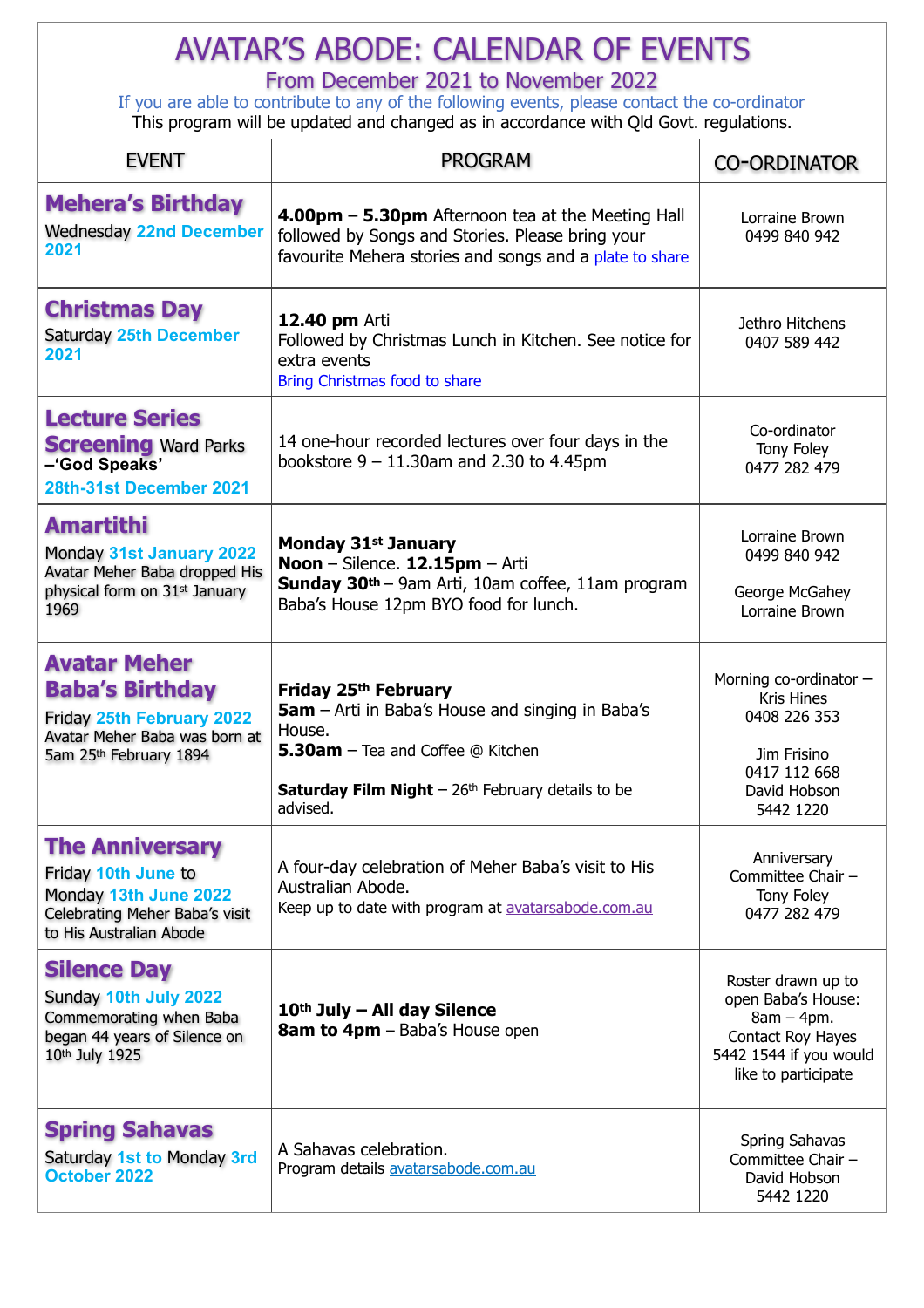## **Other ACTIVITIES at Avatar's Abode**

| <b>Activity</b>                                        | Date & Time                                    | How to get involved                                                                                                                                                              | Co-Ordinator                                                                                                 |  |
|--------------------------------------------------------|------------------------------------------------|----------------------------------------------------------------------------------------------------------------------------------------------------------------------------------|--------------------------------------------------------------------------------------------------------------|--|
| <b>Monday Morning</b><br><b>Meetings</b>               | $10.00 - 11.30$ am                             | Readings, discussions and Baba<br>stories, games and music at<br><b>Meeting Hall.</b>                                                                                            | Lorraine Brown<br>5446 8005                                                                                  |  |
| <b>Saturday</b><br>Film Nights                         | 1st Saturday night of<br>each month,<br>7.00pm | Videos on and about Meher Baba.<br><b>Baba's House</b>                                                                                                                           | Jim Frisino<br>0417 112 668<br>David Hobson<br>5442 1220                                                     |  |
| <b>Sunday</b><br>Arti<br>Community coffee              | Mornings<br>9am<br>$10.00 - 11.30$ am          | Arti in Baba's Room, all welcome<br>Informal gathering at The Kitchen<br>with brewed coffee                                                                                      | George McGahey<br>0401 108 466<br>Sim Symons & Jeanette                                                      |  |
| <b>Thurs and Sun</b><br>Baba's House<br><b>Flowers</b> | Mornings                                       | You are invited to decorate <b>Baba's</b><br><b>Room</b> with flowers $-$ contact Maria<br>for payment and roster details                                                        | Maria Oakhill<br>5442 2548                                                                                   |  |
| <b>Staying on</b><br><b>Avatar's Abode</b>             | Throughout most of<br>the Year.                | Pilgrim accommodation available in<br>shared facilities and self-contained<br>residences (except during<br>Anniversary in June & Special<br>Sahavases). <b>Booking Enquiries</b> | Bookings and info -<br>Kaelin Rimelzwaan<br>pilgrim@avatarsabode.com.au<br>or Jeanette Young<br>0437 511 362 |  |
| <b>Library</b>                                         |                                                | Extensive library of books on Meher Baba. Open 3 – 4pm Monday, Wednesday and Friday.<br>For further information contact Geoff Gunther 5442 2467, Reg Love 0421 853 716           |                                                                                                              |  |
| <b>Avatar's Abode Bookstore</b>                        |                                                | Books, CDs, posters etc. available at<br>the bookstore. Open $10 - 12$ pm<br>Wednesday and Sunday. For<br>appointment phone Reg Love                                             | Reg Love 0421 853 716                                                                                        |  |